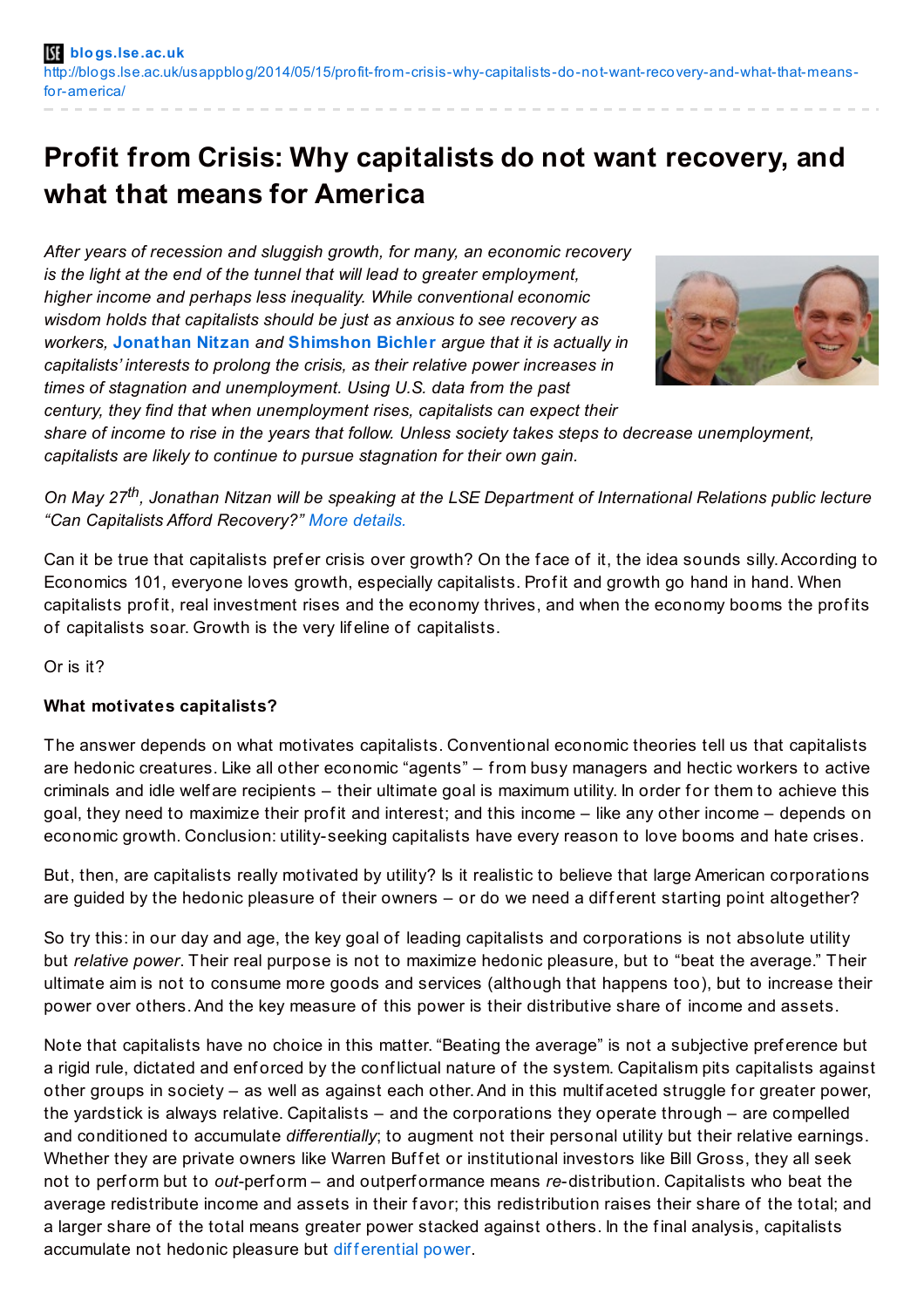Now, if you look at capitalists through the lens of relative power, the notion that they should love growth and yearn for recovery is no longer self-evident. In fact, the very opposite seems to be the case. For any group to increase its relative power in society, that group must be able to strategically sabotage others in that society. This rule derives from the very logic of power relations. It means that capitalists, seeking to augment their income-share-read-power, have to threaten or undermine the rest of society.And one of the key weapons they use in this power struggle –sometimes conscientiously, though usually by def ault – is unemployment.

## **Joblessness affects redistribution**

Unemployment affects distribution mainly through the impact it has on relative prices and wages. If higher unemployment causes the ratio of price to unit wage cost to decline, capitalists will fall behind in the redistributional struggle, and this retreat is sure to make them eager for recovery. But if the opposite turns out to be the case – that is, if higher unemployment helps *raise* the price/wage cost ratio – capitalists would have good reason to love crisis and indulge in stagnation.

In principle, both scenarios are possible. But as Figure 1 shows, in America the second prevails: unemployment redistributes income systematically in f avor of capitalists. The chart contrasts the share of pretax profit and net interest in domestic income on the one hand with the rate of unemployment on the other (both series are smoothed as 5-year moving averages). Note that the unemployment rate is lagged three years, meaning that every observation shows the situation prevailing three years earlier.



### **Figure 1 – U.S. Unemployment and the Income Share of Capital**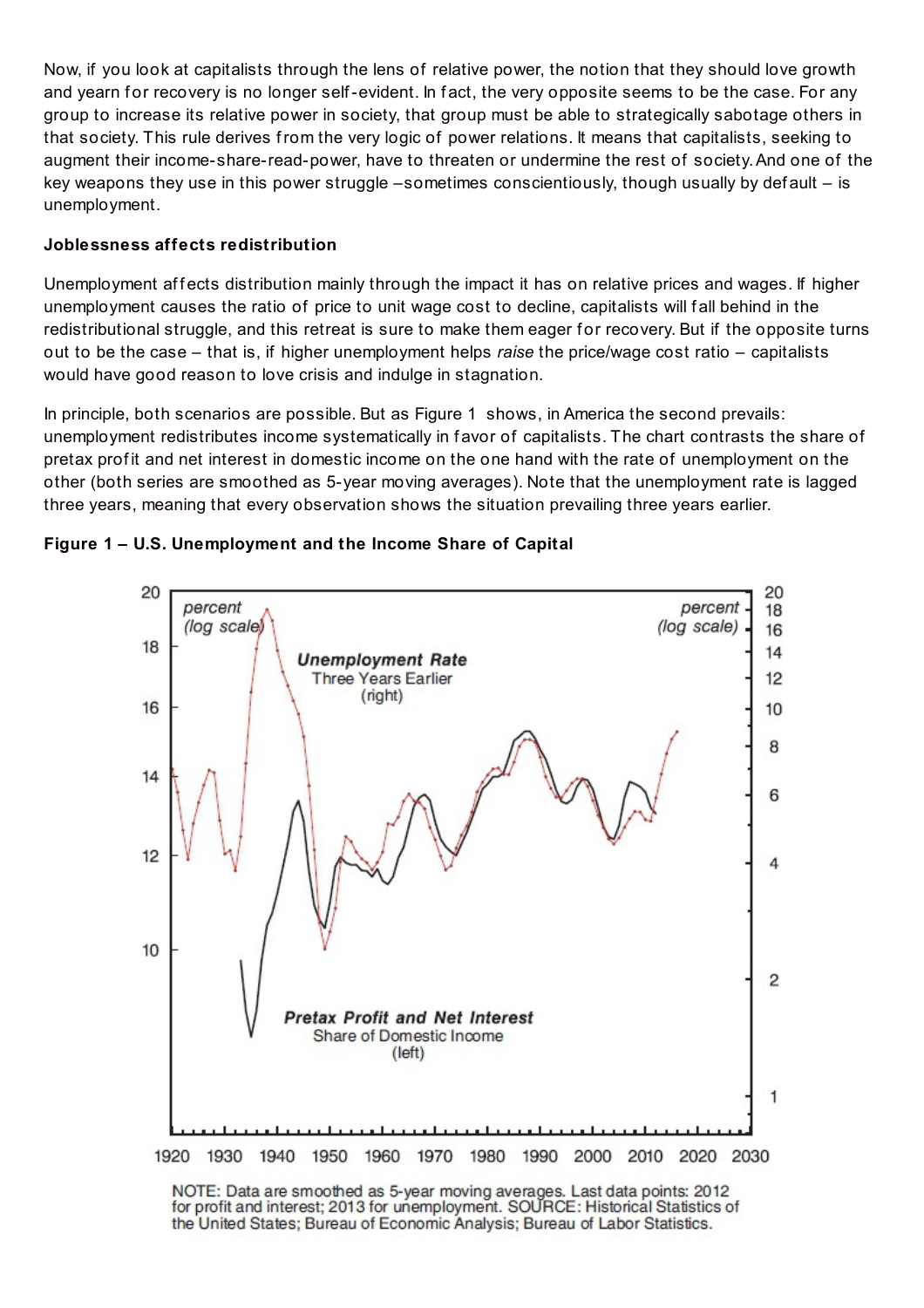This chart does not sit well with received wisdom. Mainstream economics tells us that the two series should be inversely correlated; that the capitalist income share should rise in the boom when unemployment f alls and decline in the bust when unemployment rises. But that is not the case in the United States. In this country, the correlation is positive, not negative. The share of capitalists moves *counter*cyclically: it rises in downturns and f alls in booms – exactly the opposite of what economic convention would have us believe. The math is straightforward: for every 1 percent rise in unemployment, capitalists can expect their income share three years later to jump by 0.8 percent. Needless to say, this equation is very bad news for most Americans – precisely because it is such good news for the country's capitalists.

Remarkably, the positive correlation shown in Figure 1 holds not only over the short-term business cycle, but also in the long term. During the booming 1940s, when unemployment was very low, capitalists appropriated a relatively small share of domestic income. But as the boom fizzled, growth decelerated and stagnation started to creep in, the share of capital began to trend upward. The peak power of capital, measured by its overall income share, was recorded in the early 1990s, when unemployment was at postwar highs. The neoliberal globalization that f ollowed brought lower unemployment and a smaller capital share, but not for long. In the late 2000s, the trend reversed again, with unemployment soaring and the distributive share of capital rising in tandem. Looking forward, capitalists have reason to remain crisishappy: with the rate of unemployment again approaching post-war highs, their income share has more room to rise in the years ahead.

The power of capitalists can also be examined from the viewpoint of the inf amous Top 1 percent. Most commentators stress the "social" and "political" problems created by the disproportional wealth of this group, but this emphasis puts the world on its head. Redistribution is not an unfortunate side-effect of growth and stagnation, but the main force driving them.

Figure 2 shows the century-long relationship between the income share of the Top 1 percent and the annual growth rate of U.S. employment (with both series smoothed as 10-year moving averages).And as the chart makes clear, the distributional gains of this group have been boosted not by growth, but by stagnation. The overall relationship is clearly negative. When stagnation sets in and employment growth decelerates, the income share of the Top 1 percent actually *rises* – and vice versa during a long-term boom.

#### **Figure 2 – U.S. Income Distribution and Employment Growth**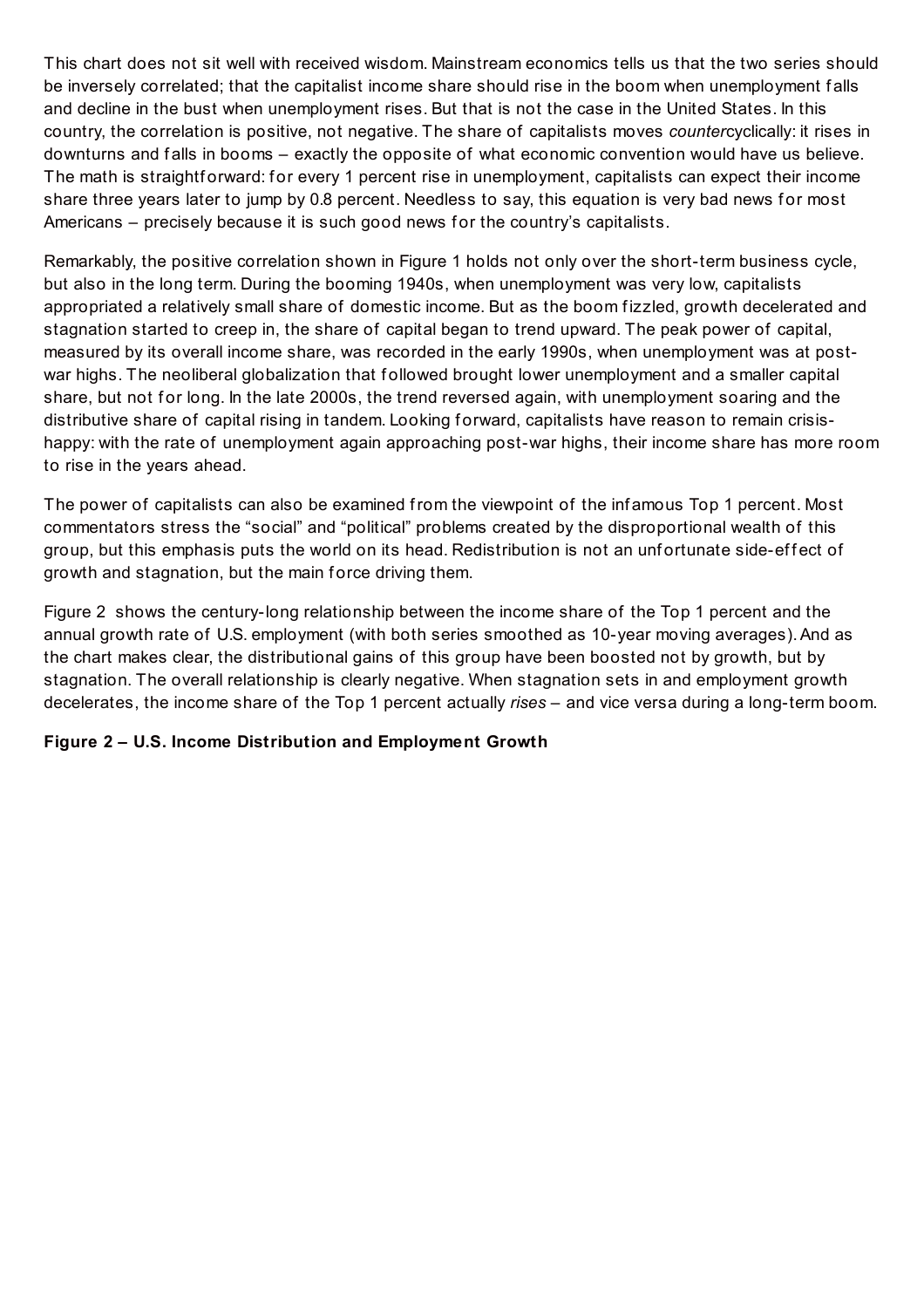

NOTE: Data are smoothed as 10-year moving averages. Last data points: 2011 for the Top 1%; 2013 for employment growth. SOURCE: Historical Statistics of the United States; Bureau of Labor Statistics; The World Top Incomes Database.

Historically, this negative relationship can be divided into three distinct periods, indicated by the dashed, freely drawn line going through the employment growth series. The first period, from the turn of the twentieth century till the 1930s, is the so-called Gilded Age. Income inequality is rising and employment growth is plummeting.

The second period, from the Great Depression till the early 1980s, is marked by the Keynesian welf arewarf are state. Higher taxation and public spending make distribution more equal, while employment growth accelerates. Note the massive acceleration of employment growth during the Second World War and its subsequent deceleration brought by post-war demobilization. Obviously these dramatic movements were unrelated to income inequality, but they did not alter the series' overall upward trend.

The third period, from the early 1980s to the present, is marked by neoliberalism. In this period, monetarism assumes the commanding heights, inequality soars and employment growth plummets. The current rate of employment growth hovers around zero while the Top 1 percent appropriates 20 per cent of all income – similar to the numbers recorded during Great Depression.

## **So what do these facts mean for America?**

First, they make the fault-lines obvious. The old slogan "what's good for GM is good for America" now rings hollow. Capitalists seek not utility through consumption but more power through redistribution.And they achieve their goal not by raising investment and f ueling growth, but by allowing unemployment to rise and jobs to become scarce. Clearly, we are not "all in the same boat." There is a distributional struggle for power, and this struggle is not a mere "sociological" issue. It is the center of our political economy, and we need a new theoretical framework to understand it.